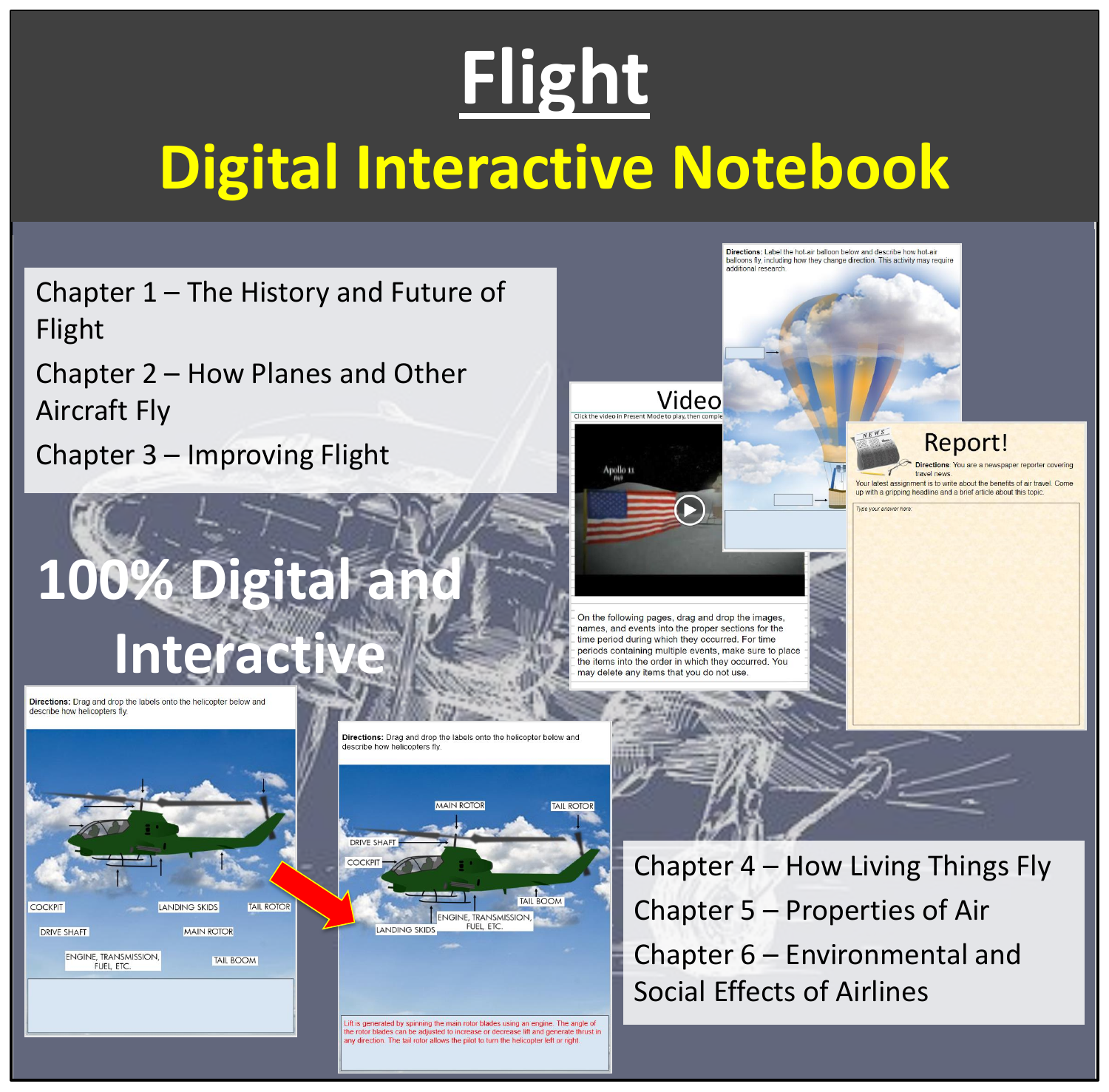# **Flight Digital Interactive Notebook**

Thank you so much for taking the time to sample my **Flight** digital interactive notebook.

This notebook contains **25** activities and **36** total pages which will allow your students to bring their notes and thoughts together.

The notebook is fully editable and slides can be removed if needed as well as added. Additional slides are a great way for students to add their own notes, thoughts, questions, etc. and can be easily inserted at any point.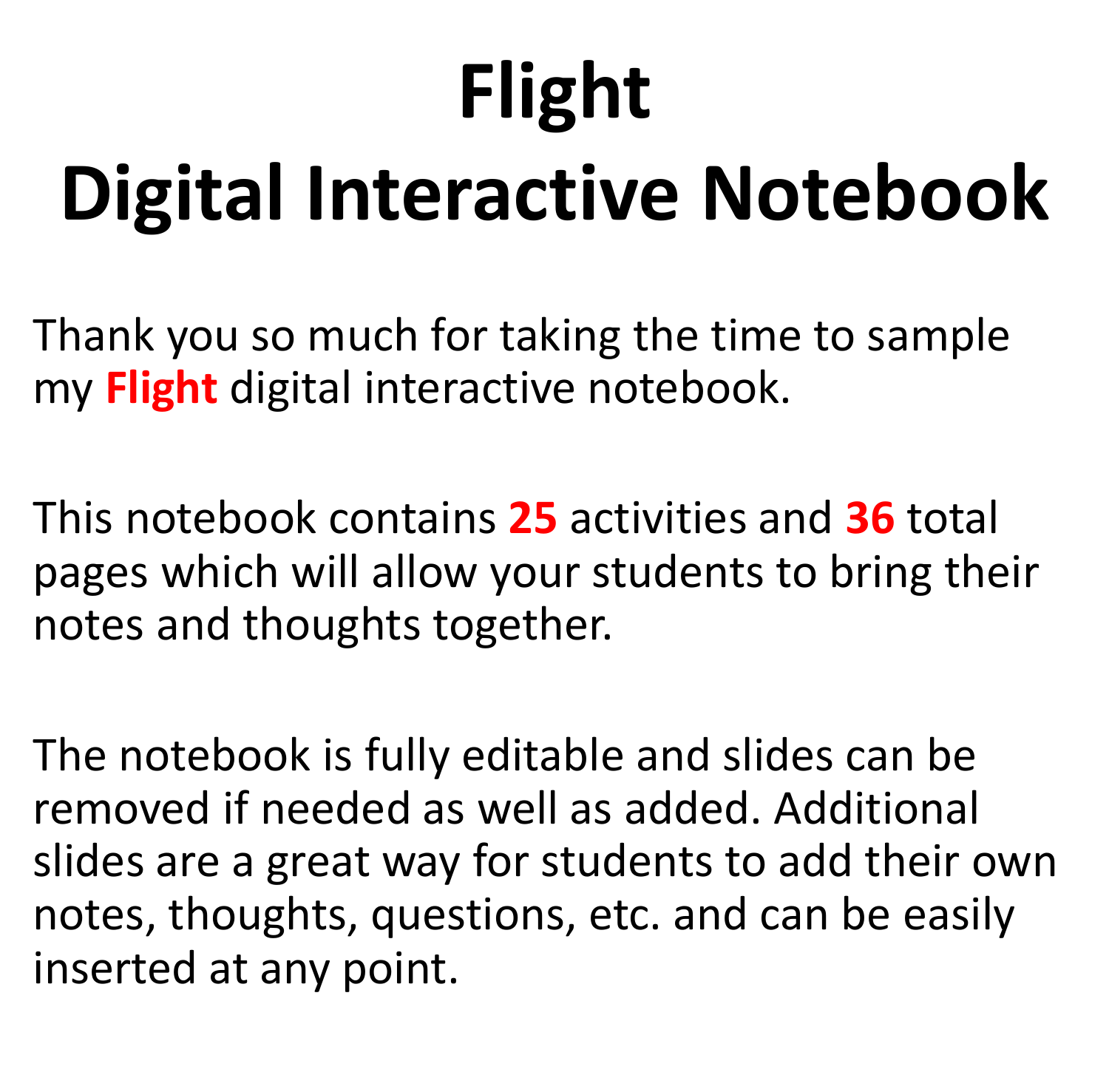### **Flight Digital Interactive Notebook**

- So easy to understand and post. Have your students working in under 10 minutes
- The majority of the items in this resource are fully editable
- Slides can be added or removed easily to suit your classroom needs.

Click here to immediately download a sample Space Digital INB  $\rightarrow$ <http://bit.ly/TWF-DINB>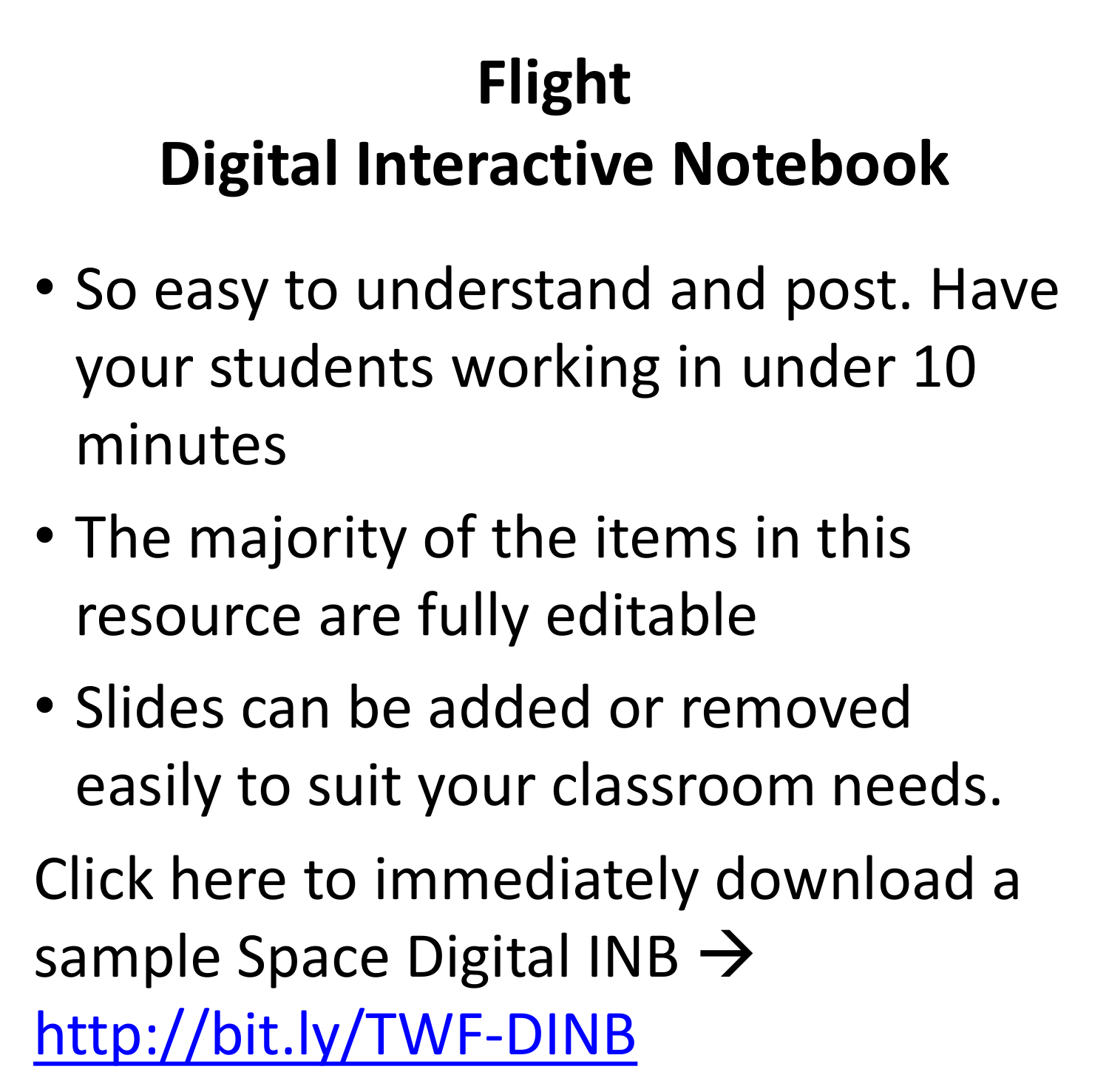## **What's Included?**

This Digital Interactive Notebook is broken down into 6 chapters. Chapters can easily be removed if they don't correspond to your curriculum needs.

**Chapter 1** – The History and Future of Flight

- **Chapter 2** How Planes and Other Aircraft Fly
- **Chapter 3** Improving Flight
- **Chapter 4** How Living Things Fly
- **Chapter 5** Properties of Air

**Chapter 6 –** Environmental and Social Effects of Airlines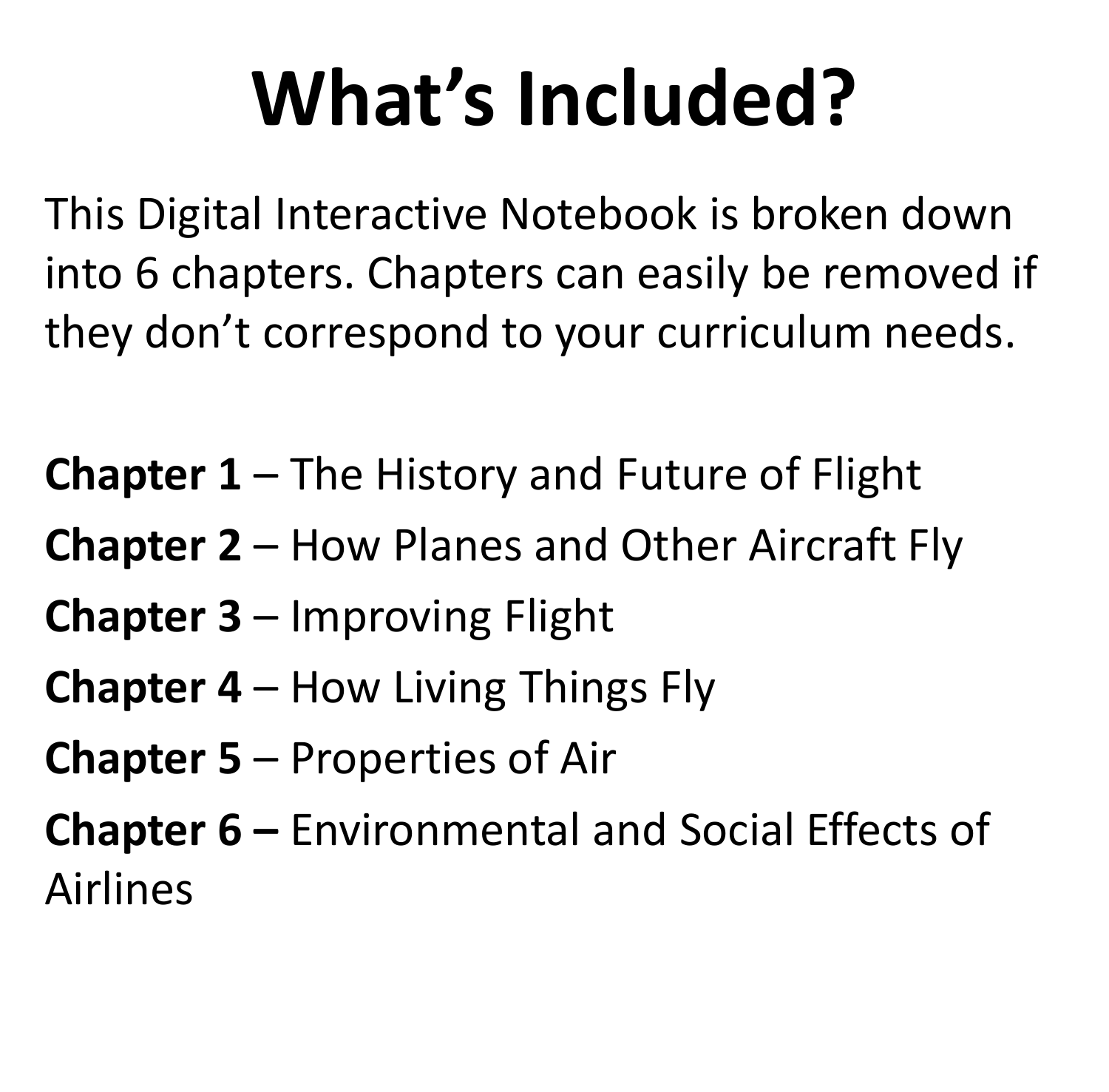

On the following pages, drag and drop the images, names, and events into the proper sections for the time period during which they occurred. For time periods containing multiple events, make sure to place the items into the order in which they occurred. You may delete any items that you do not use.

Directions: Label the hot-air balloon below and describe how hot-air balloons fly, including how they change direction. This activity may require additional research.

Science Notebook

Your Name Here:

#### **Flight**

Directions: Drag and drop the labels onto the helicopter below and describe how helicopters fly.







Report!

Directions: You are a newspaper reporter covering travel news

Your latest assignment is to write about the benefits of air travel. Come up with a gripping headline and a brief article about this topic.

Type your answer here:

NEWS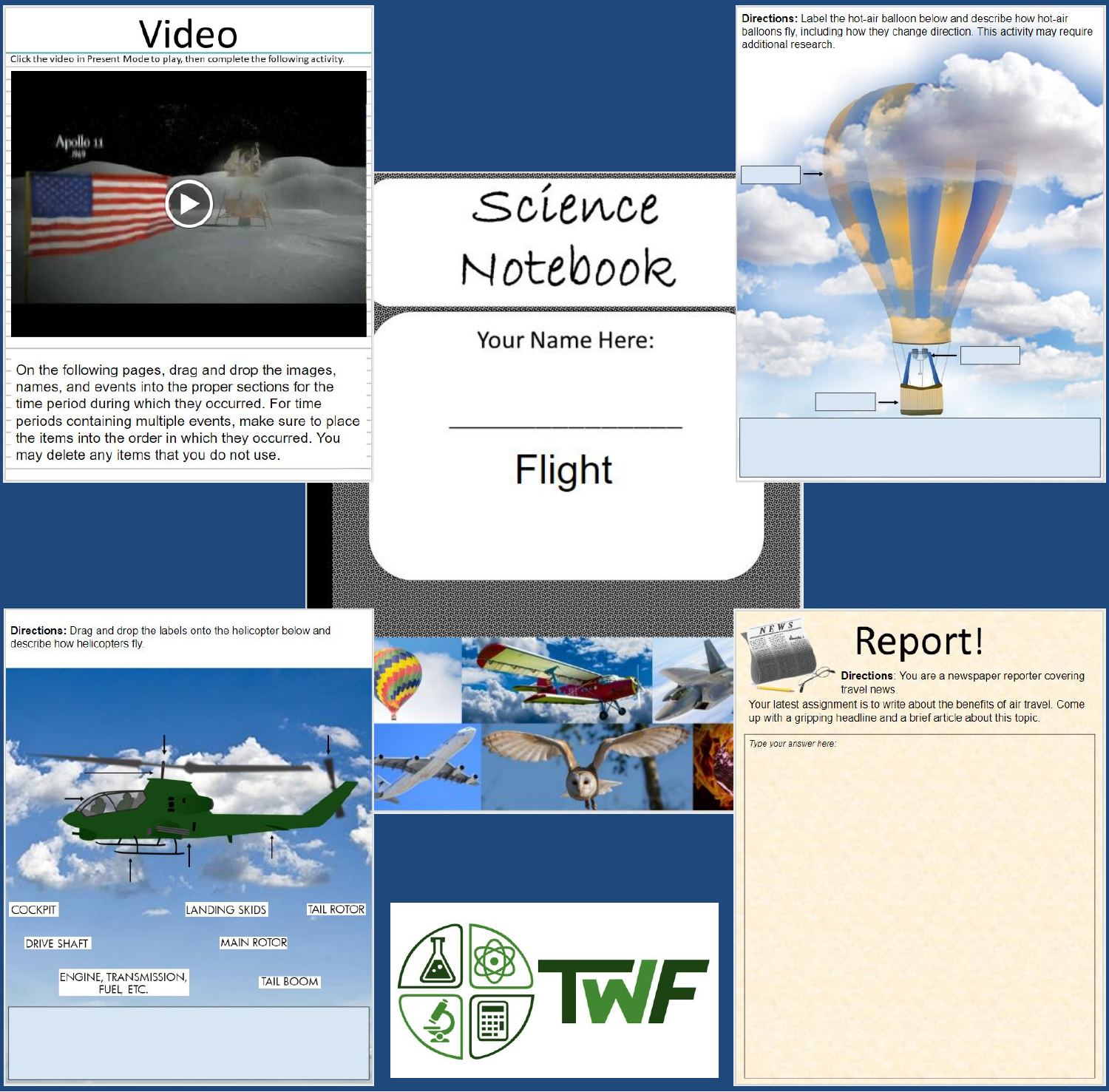# **Interactive Drag and Drop Activities**

**Directions:** Drag and drop the labels onto the helicopter below and describe how helicopters fly.



Students are able to move objects around the screen to complete the activity

|                    |                      | <b>MAIN ROTOR</b> |                                            |                  | <b>TAIL ROTOR</b> |  |
|--------------------|----------------------|-------------------|--------------------------------------------|------------------|-------------------|--|
|                    |                      |                   |                                            |                  |                   |  |
| <b>DRIVE SHAFT</b> |                      |                   |                                            |                  |                   |  |
| <b>COCKPIT</b>     |                      |                   |                                            |                  |                   |  |
|                    |                      |                   |                                            |                  |                   |  |
|                    |                      |                   |                                            | <b>TAIL BOOM</b> |                   |  |
|                    | <b>LANDING SKIDS</b> |                   | <b>ENGINE, TRANSMISSION,</b><br>FUEL, ETC. |                  |                   |  |
|                    |                      |                   |                                            |                  |                   |  |
|                    |                      |                   |                                            |                  |                   |  |
|                    |                      |                   |                                            |                  |                   |  |
|                    |                      |                   |                                            |                  |                   |  |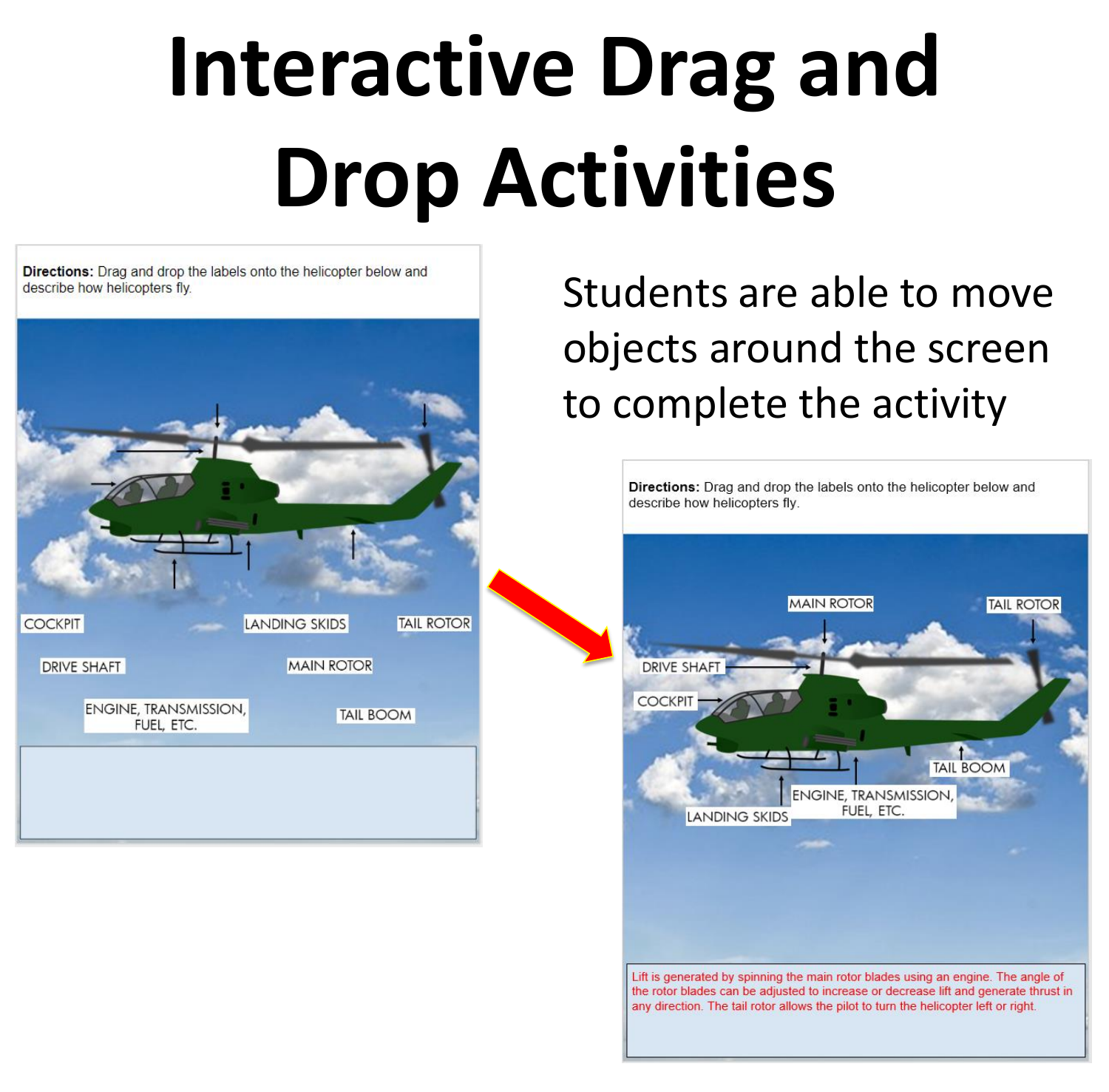### **Creative Activities**



Students are able to express their creativity while demonstrating knowledge of the topic.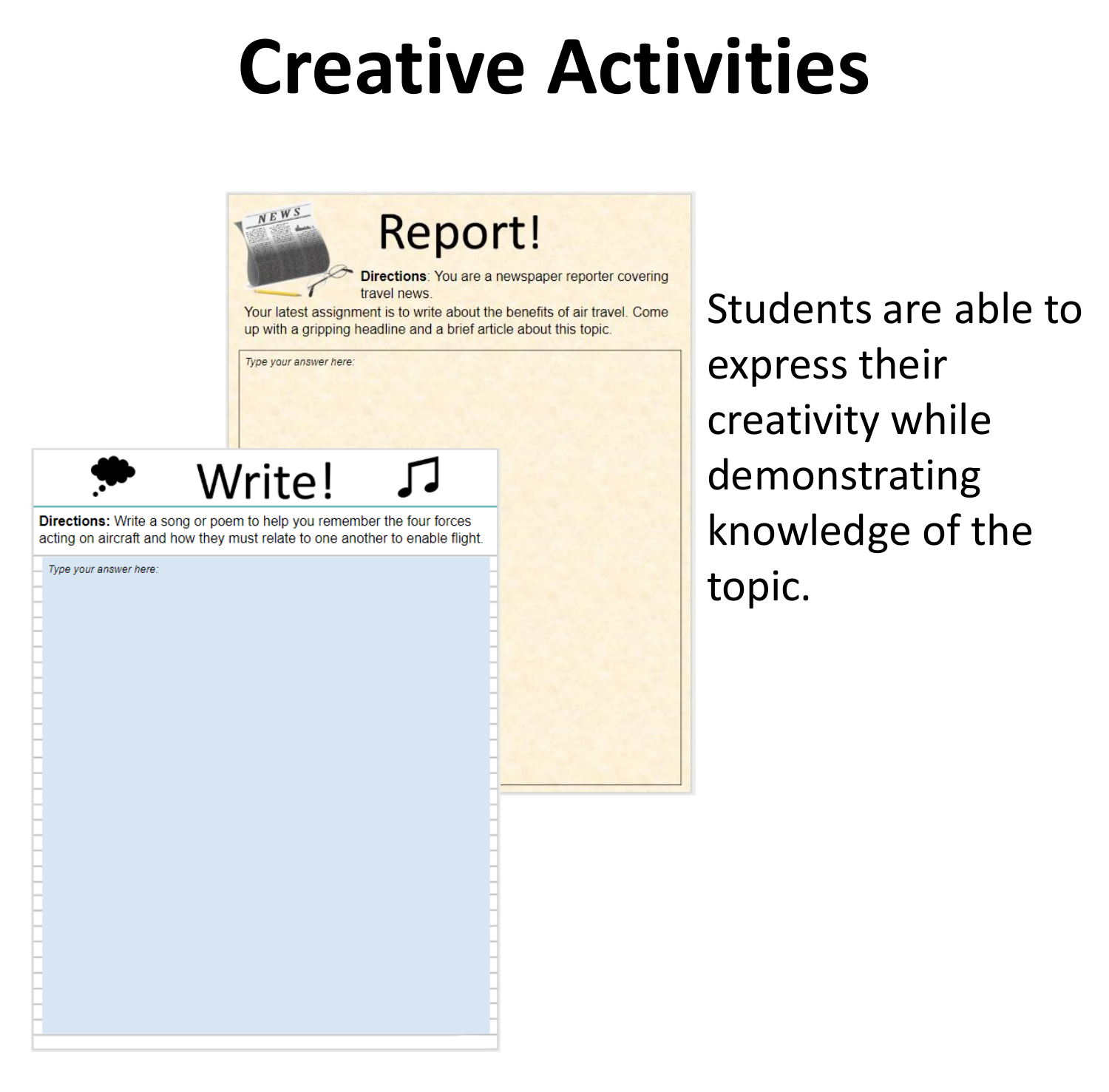## **Short Answer and Other Reinforcing Activities to Improve Retention**

#### Environmental Impact

**Directions:** In the text box under "Impact", describe the environmental impact of air travel. In the red box, draw a symbol representing this impact. In the text box under "Solutions", list the ways this impact can be reduced. In the blue box, draw symbols representing the solutions.

|           | <b>IMPACT</b> |
|-----------|---------------|
| SOLUTIONS |               |

#### 3-2-1 Review

Directions: In the box below, list three things you have learned and two things you wonder about the properties of air, and draw one symbol that represents these concepts to you.

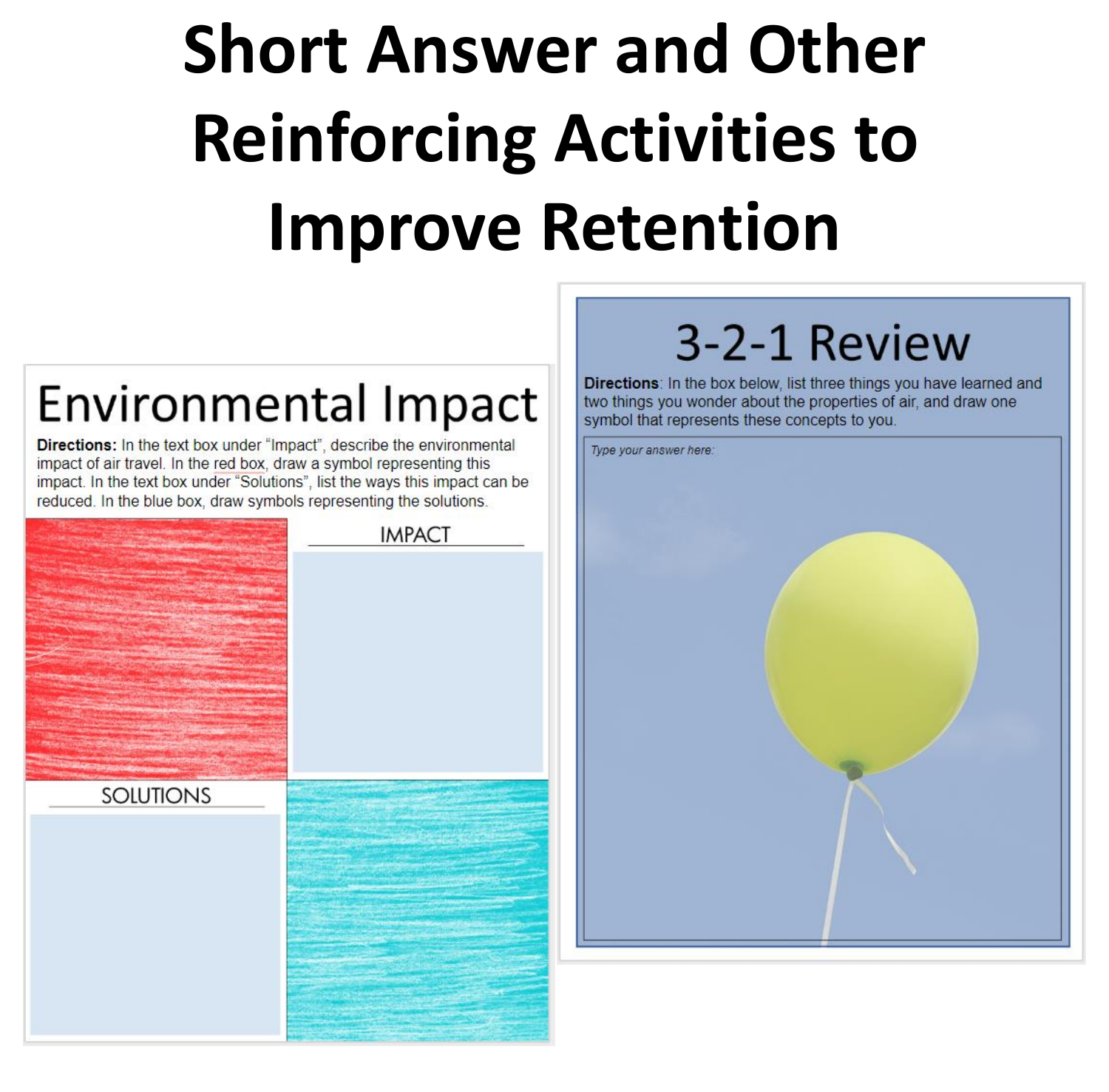## **Vocabulary and Extension Activities**

As additional activities for early finishers or part of the main notebook assessment, your digital interactive notebook comes with three extension activities/projects plus a vocabulary section where students match terms with their definitions.

| <b>Extension Activity #1</b>                                                                                                                                                                                                                                                                                                            |                                                                                                                                                                                                                                                                                                                                                                                                                                          | <b>Extension Activity #3</b><br>nte on extensive and detailed a                                                                                                                                                                                                                                                                                                                                       |                                                                                                                                                                                                                                                                                                                                                                                                                                                                                                                                                                                                                                                                                                                                                                                          |  |
|-----------------------------------------------------------------------------------------------------------------------------------------------------------------------------------------------------------------------------------------------------------------------------------------------------------------------------------------|------------------------------------------------------------------------------------------------------------------------------------------------------------------------------------------------------------------------------------------------------------------------------------------------------------------------------------------------------------------------------------------------------------------------------------------|-------------------------------------------------------------------------------------------------------------------------------------------------------------------------------------------------------------------------------------------------------------------------------------------------------------------------------------------------------------------------------------------------------|------------------------------------------------------------------------------------------------------------------------------------------------------------------------------------------------------------------------------------------------------------------------------------------------------------------------------------------------------------------------------------------------------------------------------------------------------------------------------------------------------------------------------------------------------------------------------------------------------------------------------------------------------------------------------------------------------------------------------------------------------------------------------------------|--|
| Design a new type of aircraft usin<br>learned in this unit. This can be a<br>Your aircraft must be environmen<br>You must:<br>1. Describe the materials used to<br>Describe its purpose.<br>2.<br>Describe how it flies.<br>4. Draw it.<br><b>Submission</b><br>• You will fulfill the requirements<br>and filling out, subsequent slic | <b>Extension Activity #2</b><br>Give three false statements about the material<br>covered in this unit.<br>Write each statement.<br>Trade devices with another student.<br>3. Each of you must rewrite the false statements to<br>make them correct.<br>4. Note the student with whom you completed this<br>activity.<br><b>Submission</b><br>• You will fulfill the requirements above by adding,<br>and filling out, subsequent slides | d in this unit. You should<br>picture - what are the d<br>lly summarize this unit  <br>ere the new things you<br>urprised you?<br>as most interesting?<br>uestions do you now ha<br>ting it?<br>nary of each lesson's ke<br>g pictures and informat<br>Dη<br>fulfill the requirements<br>ng out, subsequent slide<br>rs 1-5 above can be dol<br>· 6 will utilize at least a<br>sson to properly summa | Vocabulary<br>Drag and drop the definition into the space next to the correct term.<br><b>TERM</b><br><b>DEFINITION</b><br><b>GLIDERS</b><br><b>THRUST</b><br><b>DRAG</b><br><b>LIFT</b><br><b>WEIGHT</b><br><b>AERODYNAMICS</b><br><b>DRONE</b><br><b>ATMOSPHERIC</b><br><b>PRESSURE</b><br><b>BERNOULLI'S</b><br><b>PRINCIPLE</b><br><b>CONTRAILS</b><br>A FORCE THAT ACTS PEI THE EFFECT OF THE DENSITY OF AIR MOLECULES.<br><b>DIRECTION OF MOTION</b><br>THE FIRST HEAVIER-THAN-AIR FLIERS<br>A FORCE THAT CAUSES THE FORCE OF GRAVITY ACTING ON AN OBJECTS<br><b>FORWAKD</b><br>IMOVES AROUND OBJECTSI<br>A FORCE THAT OPPO!<br>AND HOW IT AFFECTS THEIR MOTION<br><b>CLOUDS OF CONDENSED WATER VAPOR</b><br><b>UNMANNED AERIAL VEHICLE</b><br>FASTER MOVING AIR HAS LESS PRESSURE |  |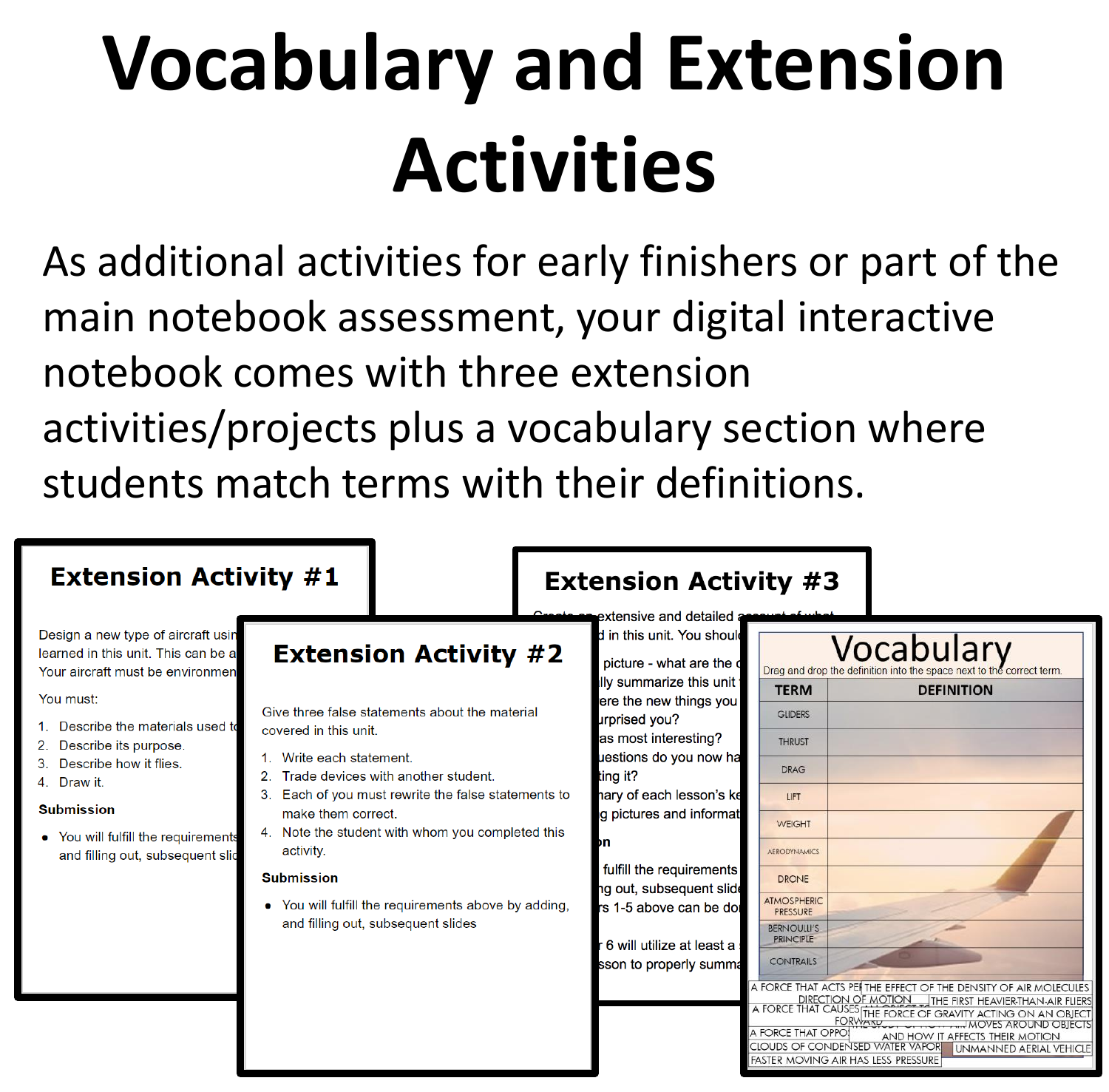### **Flight:**

#### **Digital Interactive Notebook**

- Works with Google and OneDrive cloud services
- If you don't currently have a Google account, you can sign up for one completely free and get started in 5 minutes. If you're a OneDrive user, no problem. Simply download the notebook as a PowerPoint file to your computer then upload it to your OneDrive account.
- The majority of the items in this resource are fully editable. In addition, slides can be added or removed easily to suit your classroom needs.